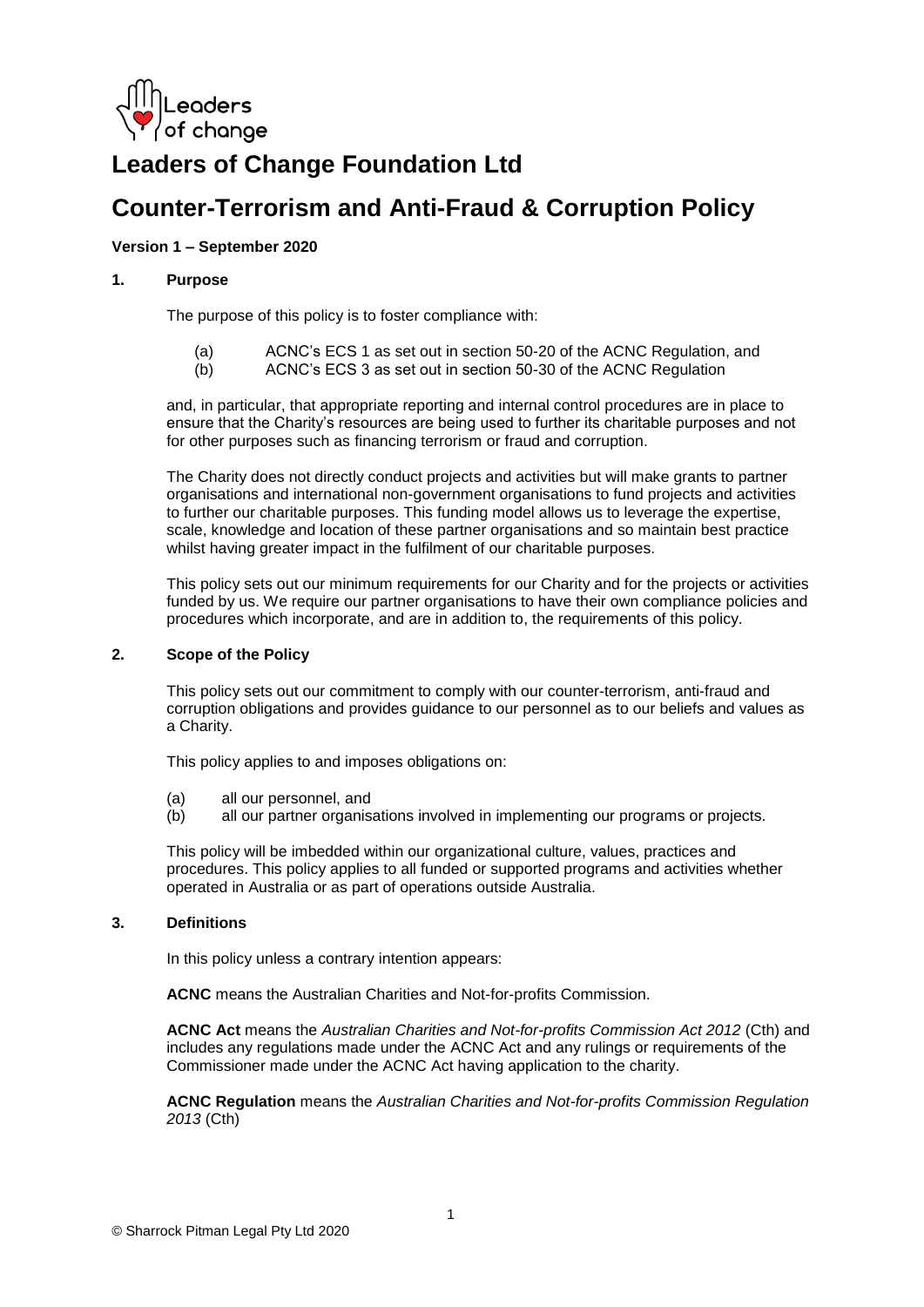

**arrangement** means, as set out in section 995.1 of the *Income Tax Assessment Act 1997* (Cth), any arrangement, agreement, understanding, promise or undertaking, whether express or implied, and whether or not enforceable (or intended to be enforceable) by legal proceedings.

**Charity** means Leaders of Change Foundation Ltd (ABN 52 632 437 917).

**DFAT** means the Australian Government, Department of Foreign Affairs and Trade.

**ECS** means the ACNC's external conduct standards made under Division 50 of the ACNC Regulation.

**partner organisation(s)** means a third party as defined in section 4 of the ACNC Regulation as an entity (other than another ACNC registered charity) that formally or informally collaborates with the Charity for the purpose of advancing the Charity's purpose(s), and includes:

- (a) an entity with which the Charity has some form of membership, association or alliance; and
- (b) an entity that has an arrangement with the Charity.

**personnel** means the Charity's board/committee members, employees, volunteers, contractors and consultants.

**policy** means this Counter-Terrorism & Anti-Fraud and Corruption Policy.

## **4. Policy Position**

- (a) In compliance with applicable laws, the Charity will exercise reasonable efforts to prevent our assets, funds, resources and equipment from becoming support, directly or indirectly, for any of the following organisations and their activities:
	- (i) a terrorist (being a person, group or organisation) who is listed on DFAT's consolidated list<sup>1</sup>;
	- (ii) a terrorist (being a person, group or organisation) who is listed on the list maintained by the Attorney-General<sup>2</sup> Australian National Security
	- (iii) a disbarred or ineligible person, group or organisation who is listed on a list published by the World Bank $^3$  under its anti-fraud and anti-corruption policy, and
	- (iv) any other organisations and individuals for whom Australia has imposed sanctions under the *Charter of the United Nations Act 1945* (Cth) and the *Autonomous Sanctions Act 2011* (Cth) and regulations made under those Acts and any other listings made to implement Australia's obligations under the United Nations Security Council (UNSC) resolution 1373 (2001) to suppress terrorism financing.

**<sup>-</sup>**<sup>1</sup> The Consolidated List is accessible from DFAT's website - [https://www.dfat.gov.au/international](https://www.dfat.gov.au/international-relations/security/sanctions/Pages/consolidated-list)[relations/security/sanctions/Pages/consolidated-list](https://www.dfat.gov.au/international-relations/security/sanctions/Pages/consolidated-list)

<sup>&</sup>lt;sup>2</sup> The Attorney-General's list is found on the Australian National Security website <https://www.nationalsecurity.gov.au/Listedterroristorganisations/Pages/default.aspx>

<sup>3</sup> The World Bank list of ineligible firms and persons can be found here - [https://www.worldbank.org/en/projects](https://www.worldbank.org/en/projects-operations/procurement/debarred-firms)[operations/procurement/debarred-firms](https://www.worldbank.org/en/projects-operations/procurement/debarred-firms)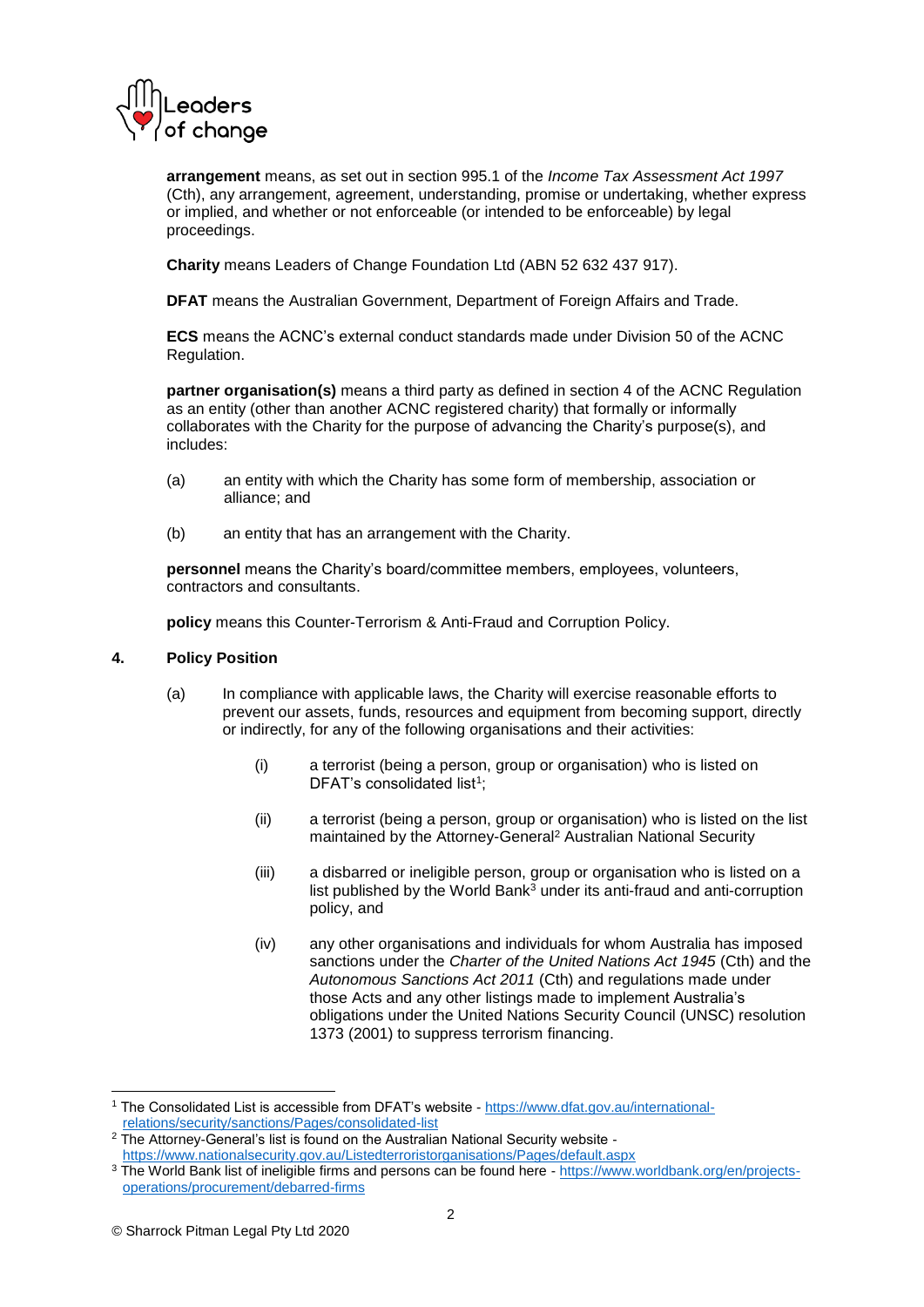

(b) The Charity will create awareness in relation to counter-terrorism by distributing and explaining this policy to relevant personnel and partner organisations and advising partner organisations of terrorism, fraud and corruption risks and what appropriate action is to be taken if terrorism, fraud or corruption is identified.

## **5. Responsibilities under this Policy**

## **5.1 Screening**

The Charity will not enter into any arrangement with a terrorist organisation or any party who in our view may be affiliated with a terrorist organisation or that has engaged in fraud, bribery and corruption.

We will do the following as pre-appraisal of each prospective partner organisation:

- (a) seek confirmation from them that they are aware of and can commit to complying with relevant laws and this policy;
- (b) confirm their identity, credentials and good standing;
- (c) check their name and the names of their key personnel, being those who are involved in their:
	- (i) governance (for example, members of their board or committee);
	- (ii) management (for example, their executives); and
	- (iii) financial management and control (for example, project finance manager),

against the lists set out in clause 4(a)(i)-(iii) and any lists published by the relevant country in which our program or project is located, using available screening software<sup>4</sup> and any other methods of due diligence (such as reference checks and social media searches).

- (d) partner organisations will be re-appraised (as srt out above) on an annual basis where our arrangement has a term of more than one year.
- (e) Records of all appraisals and assessments conducted will be retained as Charity records and available for access by the Charity.

## **5.2 Awareness**

The Charity is committed to ensuring that its partner organisations are aware of counterterrorism and ant-fraud and corruption measures set out in this policy and the Charity will take steps to mitigate against any of our assets, funds, resources and equipment becoming support for terrorists and their activities:

In working with our partner organisations, we will take reasonable steps to ensure that:

(a) the issues of counter-terrorism, anti-fraud, anti-bribery and corruption is discussed with them during negotiations for entering an arrangement and we will ensure that any subsequent project or funding agreements or memorandum of understanding contain relevant undertakings in relation to counter-terrorism, anti-fraud, anti-bribery and corruption measures, including undertakings that the partner organisation will

<sup>1</sup> <sup>4</sup> Eg. DFAT's Trade's Link Match Lite available here - [https://www.dfat.gov.au/international](https://www.dfat.gov.au/international-relations/security/sanctions/Pages/consolidated-list/linkmatchlite-frequently-asked-questions)[relations/security/sanctions/Pages/consolidated-list/linkmatchlite-frequently-asked-questions](https://www.dfat.gov.au/international-relations/security/sanctions/Pages/consolidated-list/linkmatchlite-frequently-asked-questions)